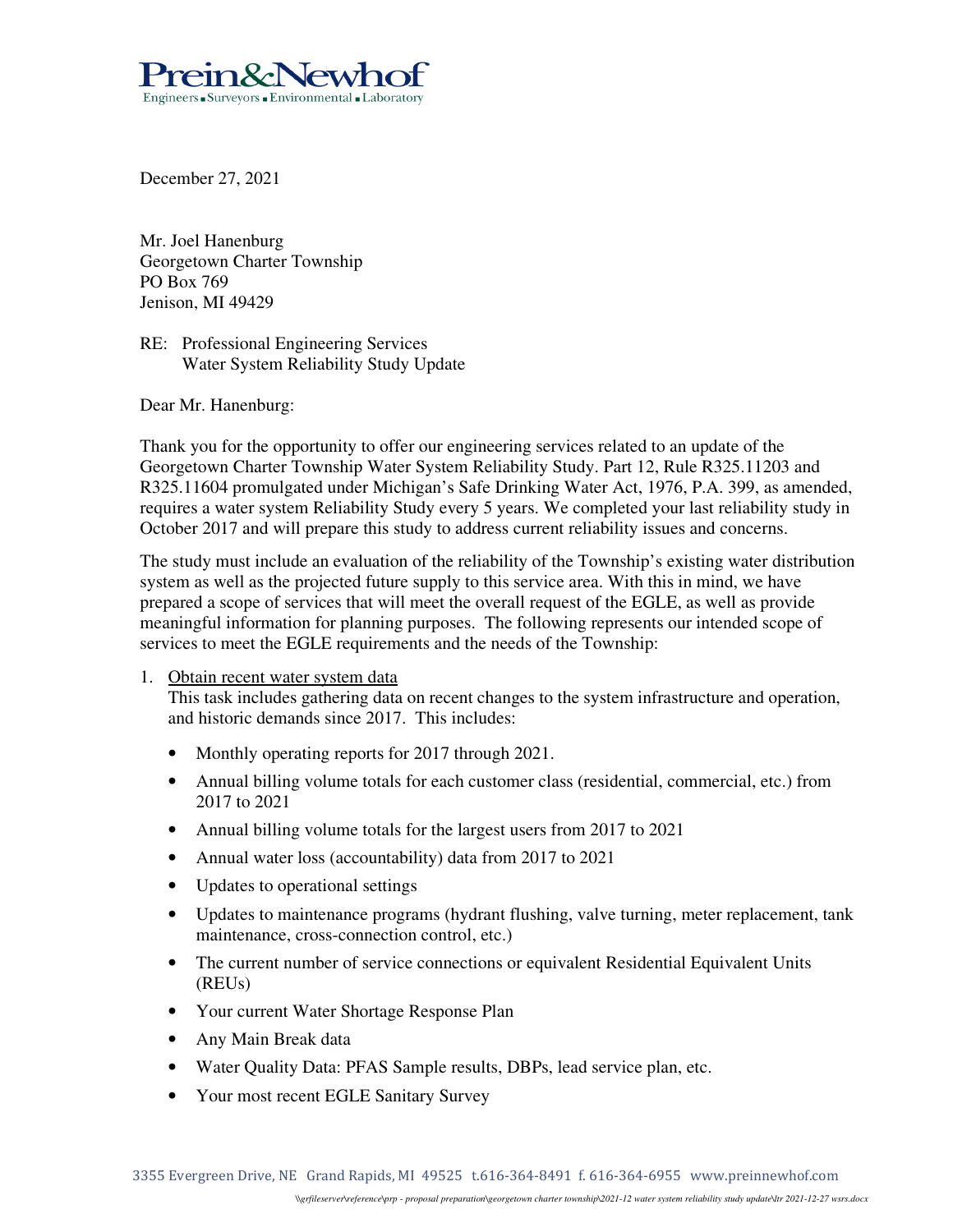Mr. Joel Hanenburg December 27, 2021 Page 2

# 2. Prepare 20-Year Demand Projections

Demands will be projected through Year 2042 in five-year increments. The projections will be based on historic data, land use maps, available projections or other information provided regarding potential growth. Average day, maximum day and peak hour demands will be estimated based on this information.

# 3. Evaluate Storage and Supply

Based on the demand projections through Year 2042, the system supply and storage capacity will be analyzed. This analysis includes consideration for both non-emergency storage (equalization storage) and emergency storage. Deficiencies will be identified.

# 4. Obtain Hydrant Flow Test Results

We plan to use hydrant flow tests to calibrate your hydraulic model. We will work with you to perform the tests. First, we will prepare a hydrant test plan that ensures representation of differing areas of your system as well as various distribution main sizes and ages. We propose one day of testing with our field engineer and will provide the testing equipment.

# 5. Review and Update Hydraulic Model

The objective of this task is to verify the accuracy and update the computer model from which further hydraulic analysis can be performed. Water system information obtained from the BPW would be incorporated to improve the model accuracy. We proposed to update the existing model using WaterGEMs computer software developed by Bentley Systems.

# 6. Recalibrate the Model

Calibration is a critical step in developing an accurate model, since results of a poorly calibrated model typically don't provide meaningful information. We will verify/calibrate your model using 10 to 12 hydrant test results, primarily by adjusting roughness factors and demands. The EGLE requires a calibration based on recent hydrant test results, as mentioned previously.

# 7. Determine Existing and Projected System Performance

The calibrated model can accurately simulate the current system operation. Model simulations will be performed for existing average day demands, maximum day demands, and maximum day demands plus fire.

With the demand projections, the model will also be used to simulate future conditions. Model simulations will be performed for projected average day demand, maximum day demand, and maximum day demand plus fire.

# 8. Water Quality Analysis

Water quality is a critical aspect to the reliability of your water system. This task incorporates modeling to identify locations of the system that may have lesser water quality, and therefore lower chlorine residuals, disinfection biproducts, etc. We will perform simulations using an extended period model scenario to identify locations of high water age and will consider system alternatives that will reduce the water age.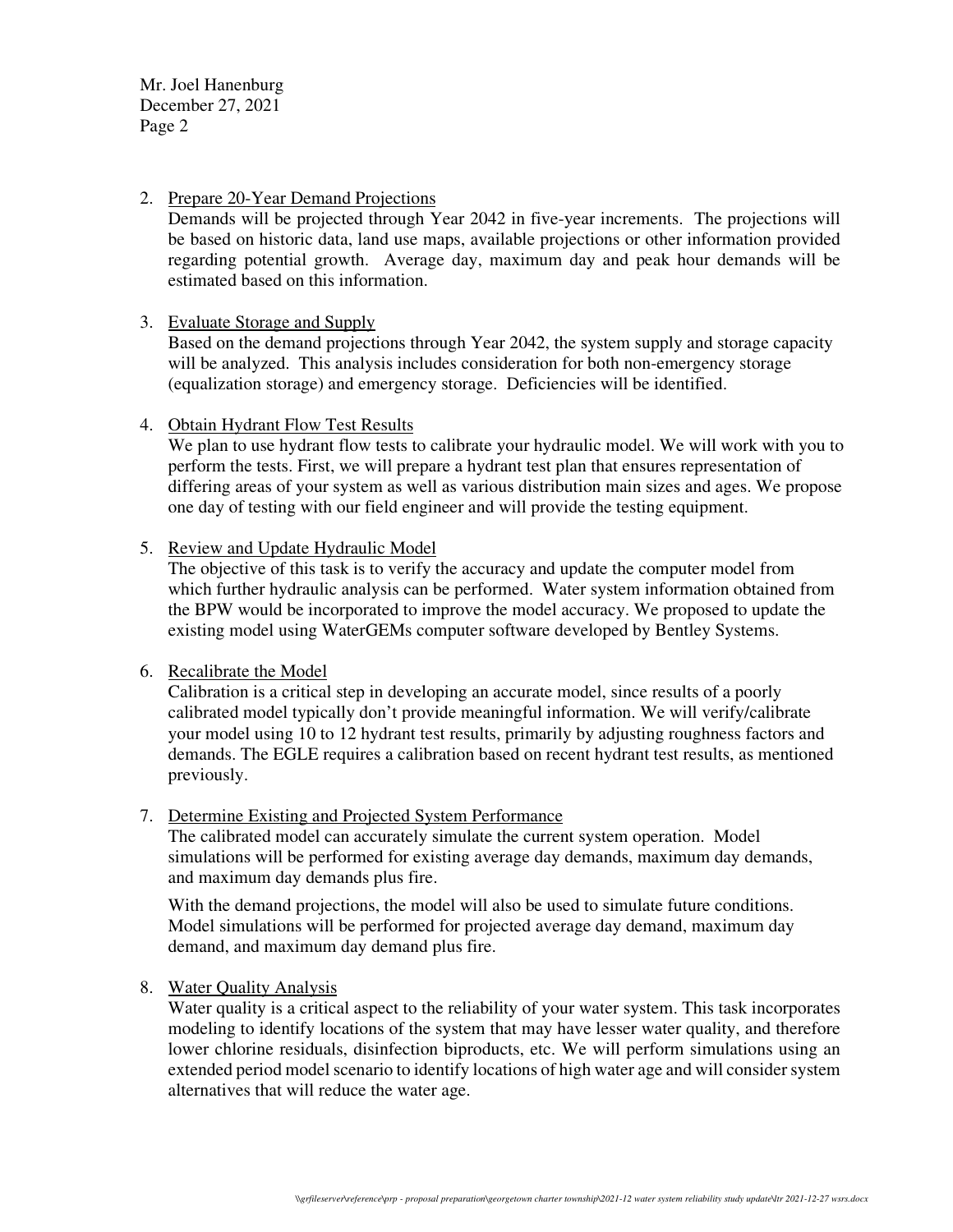Mr. Joel Hanenburg December 27, 2021 Page 3

#### 9. Identify Deficiencies and Evaluate Solutions

System deficiencies will be identified for both existing and future demand conditions. These include areas of low pressure under emergency  $(\leq 20 \text{ psi})$  or non-emergency  $(\leq 35 \text{ psi})$ conditions, or other reliability concerns. These deficiencies will be tabulated and solutions to removing the deficiencies will be reported.

# 10. Review Operation and Maintenance Procedures

Operation and Maintenance procedures will be reviewed including hydrant flushing, valve exercising, meter replacement and calibration, leak detection and water accountability, crossconnection program, etc. Recommendations will be made as necessary.

# 11. Review Reliability Issues

System redundancy, system looping, maintenance programs, aging infrastructure, and various water quality parameters will be reviewed, among others.

# 12. Prepare Recommendations/CIP

Based on the hydraulic analysis, improvements to the transmission and distribution mains and other facilities will be prepared. Recommendations will consider the cost-effectiveness of the various improvement options. A phasing plan will be developed to prioritize the improvements to the system. Recommendations will also include new and updated cost estimates and will be summarized to be included in the Capital Improvements Plan.

# 13. Provide Water System Maps

Part 16 of the Michigan Safe Drinking Water Act requires the development of a General Plan Map. The map will show water mains, sizes, metering stations, and storage facilities (with capacities of each). The General Plan Map will also provide information on system deficiencies and recommended improvements.

We will use your GIS system data to develop the maps provided in the report. Other maps to be provided include an existing water system map with future service boundary, water main material map, water main age map, and two pressure contour maps/results for high demand conditions will be provided.

# 14. Prepare Report

Prepare a report summarizing the findings of the reliability study. This report will include a description of the system, results of the analyses, recommendations, and cost estimates as described in this scope of services. The report will also include color maps described previously.

# 15. Submit Final Draft Report

Following your review of the draft report and modifications to meet your needs, we will provide a final draft copy of the draft report to the EGLE. With EGLE's acceptance of the Reliability Study, we will then submit copies of the final report to you.